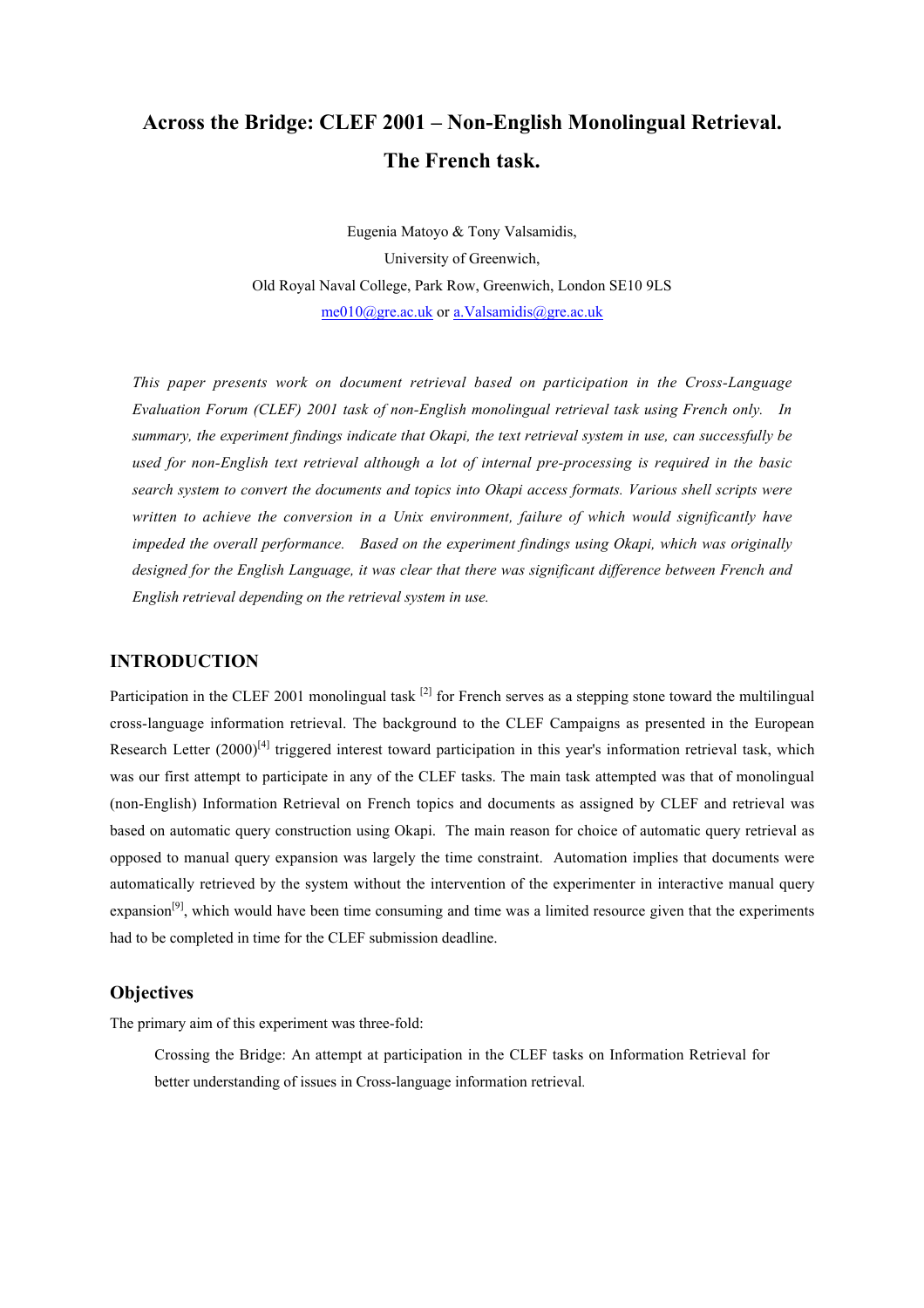To investigate whether Okapi, an experimental text retrieval system from City University of London<sup>[1]</sup>, could successfully be used to provide a useful interface in the retrieval of French documents using indexing methods and stopwords approach.

To investigate whether techniques applied for English text retrieval differ significantly from those used for French retrieval.

#### **GENERAL SYSTEM DESCRIPTION**

The monolingual experiments for French documents were carried out using Okapi, a text retrieval system project based at City University, London, which is used solely for research purposes. The Okapi system requires either a Solaris on Sun environment or Linux on Intel environment to run the software. It uses a probabilistic model<sup>[10]</sup> of information retrieval, which was first developed by Robertson<sup>[7]</sup>. This model performs in an iterative process, which uses the ranking of document listings based on indexing, term weighting function and word stemming rules for optimizing search queries. The three major components of Okapi are:

*Indexing Software,* which enables users to create and index Okapi type databases

*The Basic Search System (BSS),* which is a set of low level commands to enable users to build their own interface around it.

*Okapi Interactive Interface,* which is the graphical user interface, which calls BSS command in a manner such as to hide the complexity from the user.

It is important to point out here that Okapi system was originally designed for use with English. Although it had been used in similar text retrieval experiments for languages other than English $[9]$ , using it for the CLEF experiment for monolingual tasks was the very first time that it has been used for French. The section below describes the work that had to be done in the Okapi basic search system to allow for French monolingual retrieval.

## **PRE-PROCESSING TECHNIQUES**

Prior to carrying out the formal runs, it was necessary to carry out various pre-processing tasks on the topics and the French collection using various shell scripts based on previous experiments in the Text Retrieval Conference  $(TREC)^{[6]}$  series.

# **Database Integration**

The two separate French collections, *le\_monde.tar.gz* (Initial zipped file of 154 MB) and *sda\_french -* Initial zipped file of 80 MB), were integrated into a single database, *le m+dsa fr* upon which to carry out the query processing.

## **Conversion**

A shell script (convert topic) was written to reformat the 50 CLEF French topics by altering the title from *Fr*-*Title* to *Title* (because retrieval was required for the T*itle* field) and changing the document numbers by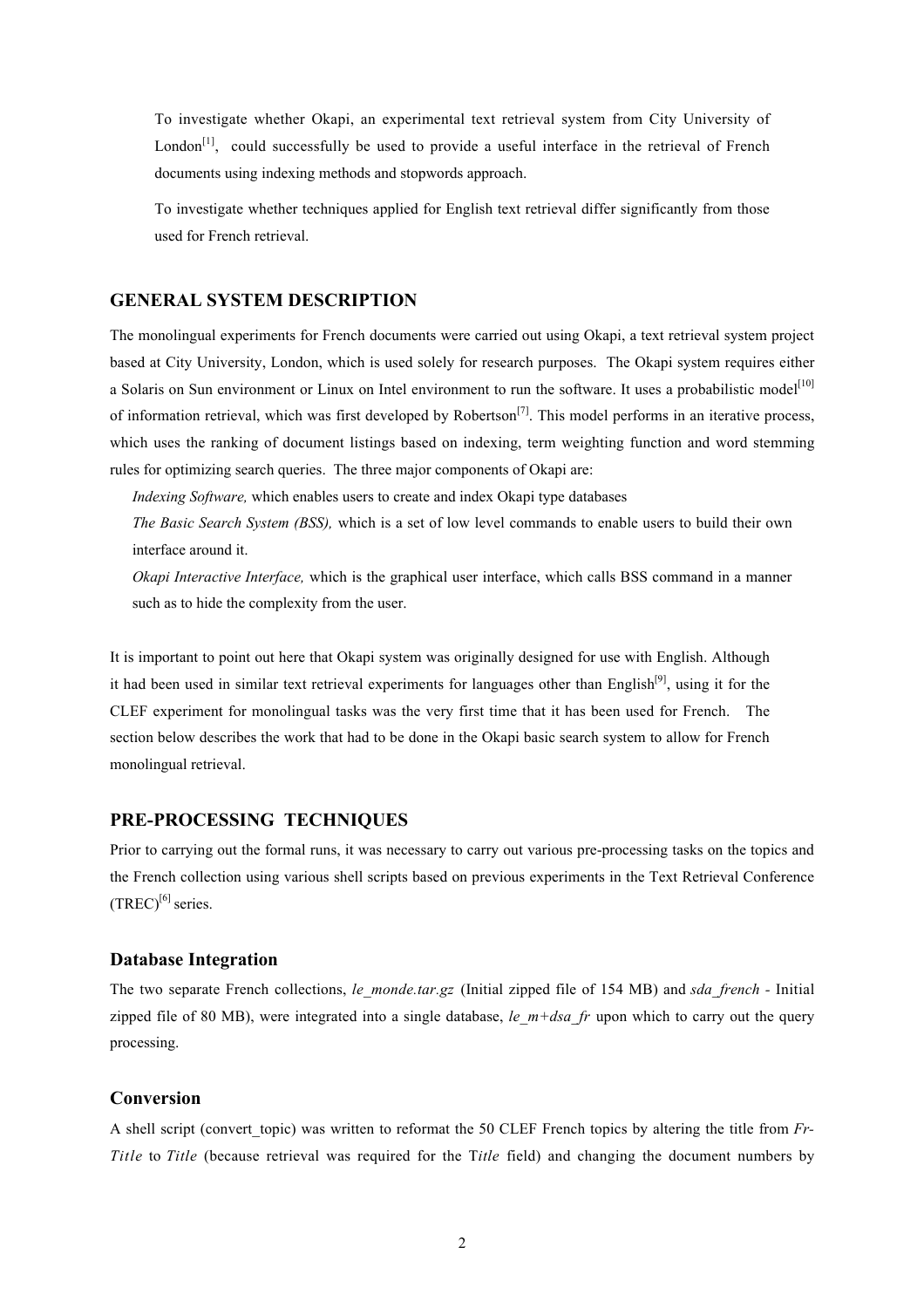removing the preceding *CO*. This reconstruction and manipulation of the topics and documents was necessary to convert the topics into Okapi access format as well as to enable the reuse of previous shell scripts, which had been used in similar TREC experiments. Various changes to the scripts were, however, required to customize them for the CLEF collection for French. Below is the script *convert\_topic:*

*# Script to convert CLEF French topics to TREC format sed -e 's/FR-//g' \ -e 's/C0//' #Substitute nothing for FR globally from the topic titles to be plain <title> # Substitute nothing for CO globally for the Document numbers to be in plain numbers.*

#### **Stoplist**

The *stoplist*, also referred to as *stopwords* or *stopterms*, is made up of common, generally used words in a language collection, which are considered irrelevant for the purpose of information retrieval because of their high frequency of occurrence. The stoplist comprised 248 terms and was derived both from several sources to include common French terms<sup>[3]</sup>, information compiled by Professor Jaques Savoy of the University of Neuchatel for the CLEF web site<sup>[5]</sup> and based on Prof. Savoy's publication in the Journal of the American Society for Information Science<sup>[8]</sup>. All accented words were removed from the stoplist because Okapi cannot handle accented words.

A shell conversion script was required to convert the stoplist to Okapi-accessible formats because a *H* was required before each word, a comma [,] after each word and finally a colon [:] at the end of each line. An example of the conversion is from *avec* to *Havec,:* to comply with Okapi formats. This was achieved using an emacs editing utility in the Unix environment to write a simple conversion script:

*#For every line #French stoplist Replace string ^J with : H # H to indicate stop term Replace string ^J with : ,: # to conform with Okapi acceptable for stopterms*

#### **Stemming**

There was no stemming applied at all for this experiment. Porter's stemming algorithm, which is configured to work for Muscat - an open source search engine - had been intended for use with Okapi but failed to run successfully. The Muscat stemmer depends on its own character coding, which Okapi could not recognize because it does not work with unicode. A *frontend* shell script was written to adapt Okapi Basic Search System (BSS) to the stemmer but this also failed to work. Given more time, the script may have been successfully debugged and configured for Okapi but this was not accomplished due to time limitations. Since Porter's stemmer for English has successfully been used previously with Okapi in similar TREC experiments<sup>[9]</sup>, it implies that Okapi could not properly handle the accented words in the French language for the stemmer to work in this experiment. Thus stemming was omitted altogether and it may be worthwhile to note that this lack of stemming has resulted in less accurate results in the final formal runs for the experiment.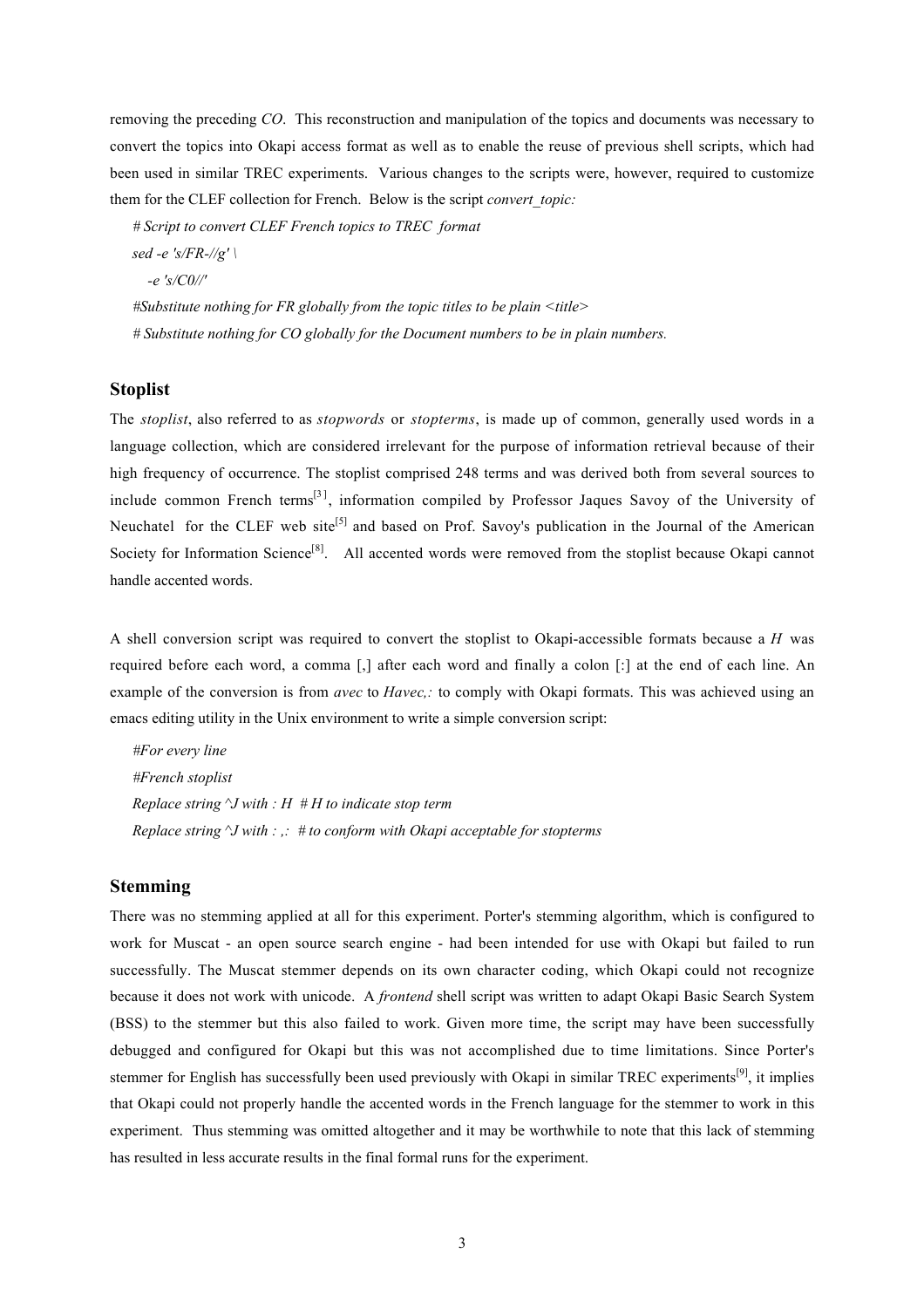## **Indexing**

Indexing of terms was accomplished in Okapi using an inbuilt Okapi indexing utility to index the integrated collection. The utility was called using two of Okapi's BSS (basic search system) programmes *ix1* and *ixf* as shown below:

*ix1 -delfinal le\_m+sda\_fr 1 | ixf le\_m+sda\_fr 1*

The same programmes were used to index the 50 CLEF topics for the combined collection:

*ix1 -mem 50 -delfinal -doclens le\_m+sda\_fr 0 | ixf le\_m+sda\_fr 0*

## **Testing - Comparison with CLEF input checker**

Throughout the experiments, it was important to ensure that the results would be in the required format for CLEF. The test runs were, therefore, validated against the CLEF input checker, CheckInput.pl. This was a Perl script, which compared the run results against the input checker for error identification in an effort to expose possible defects in the runs before submission of the formal runs. The input checker revealed that there were no serious errors in the run results, although a couple of topic sets yielded error on retrieval, possibly as a result of a segmentation bug in the Okapi BSS release.

#### **THE FORMAL RUNS**

The formal runs were automatic and query processing for the French topics and documents was done in three separate runs, each using the the same French stoplist:

- *Run 1 retrieval of documents by topic Title, Description and Narrative*
- *Run 2 retrieval by topic Title and Description only*

*Run 3 - retrieval by topic Title only*

The graph below indicates the order of importance as assigned by the system, and retrieval by Title, Description and Narrative received higher ranking:



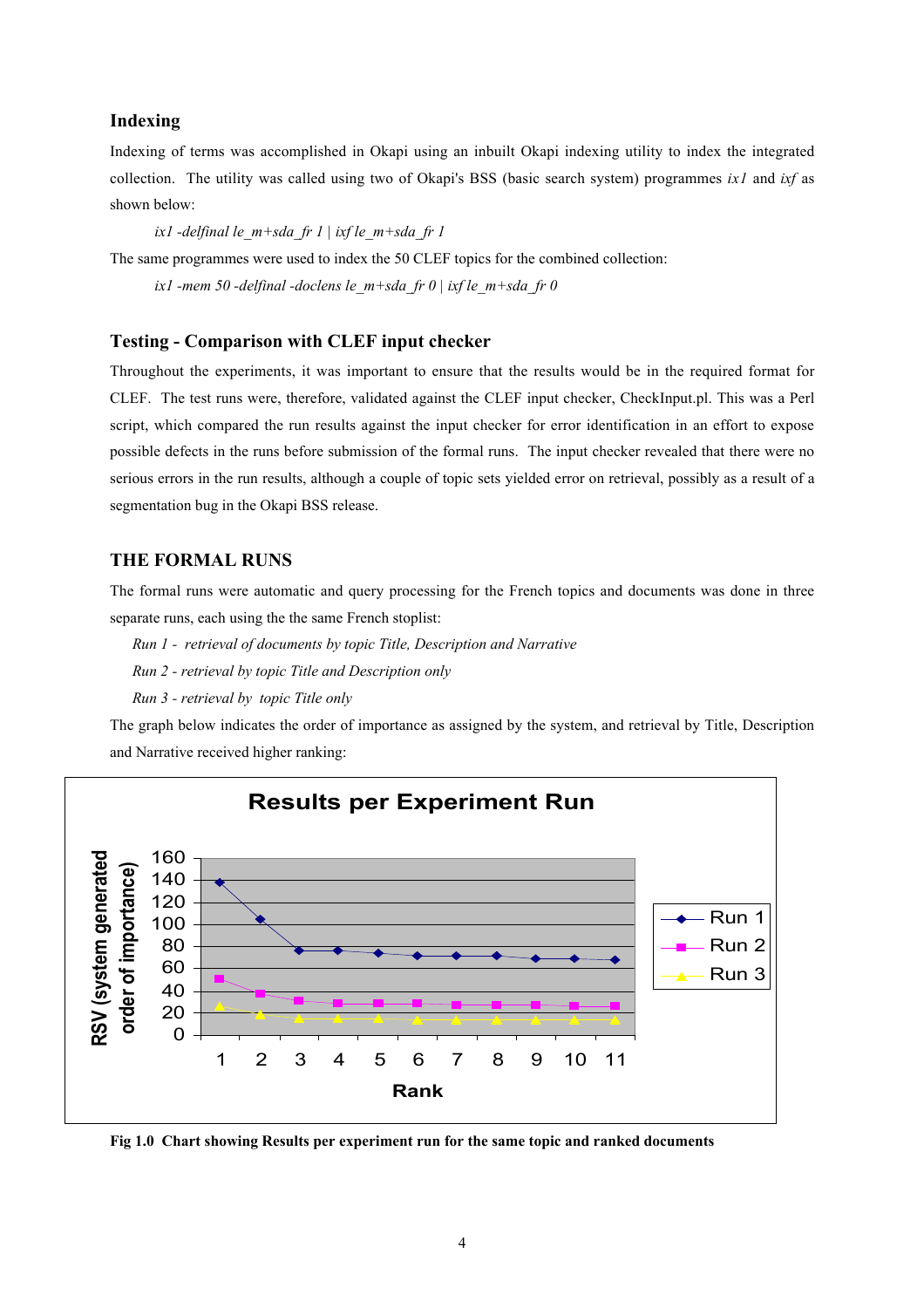Where: *Run 1 represents run gre1 for retrieval by Title, Description and Narrative Run 2 represents run gre2 for retrieval by Title and Description Run 3 represents run gre3 for retrieval by Title only:*

As expected and observed from the Fig 1.0 respectively, all the three runs differed significantly from each other. Retrieval by *Title*, *Description* and *Narrative* gave the highest document relevance score of the three runs and retrieval by Title only of the same documents yielded the lowest document relevance score.

# **PRESENTATION AND RESULTS**

The formal runs were zipped using gZip in Unix and were submitted by FTP to CLEF in ASCII as binary format and the results were sent out together with a README file describing the different runs. The formal results from CLEF for the submitted runs were as expected; Run *gre3*, which had the least priority was not judged. Similarly, in a graph of recall versus precision, run *gre3* scored the least precision values. Our results for the experiment can be summarised as:

**CLEF evaluation results for run gre1:** ====================================================================== This run was JUDGED, i.e. the results file contributed to the relevance assessment pool. **CLEF evaluation results for run gre2:** ====================================================================== This run was JUDGED, i.e. the results file contributed to the relevance assessment pool. **CLEF evaluation results for run gre3:** ====================================================================== This run was NOT JUDGED, i.e. because of limited evaluation resources, the result file did not directly contribute to the relevance assessment pool. However, the run was subject to all other standard processing, and is still scored as an official submission.

#### **Fig 2.0 Summary of Run Results**

Although all of our experiment runs had a relatively poor performance against the comparison to the 'median' graph by topic from CLEF, which gave an indication of how well our results were according to other groups, run *gre1* had a considerably better performance than both runs *gre2* and *gre3*. Run *gre3* had the worst median performance of the three runs. The average precision (non - interpolated) for all relevant documents was 1.0000 for both runs *gre1* and *gre2* but only 0.3381 for run *gre3*. Our deduction from the runs thus shows that document retrieval using the topic *Title*, *Description* and *Narrative* fields yields far better results than attempted document retrieval by omission of any of these fields.

# **CONCLUSIONS AND FUTURE WORK**

Work done on similar TREC experiments proved to be useful for the CLEF experiments by enabling reuse of previous scripts. Failure of Okapi to properly handle accents in the French language leads to our conclusion that procedures for monolingual information retrieval are not completely language independent. Different languages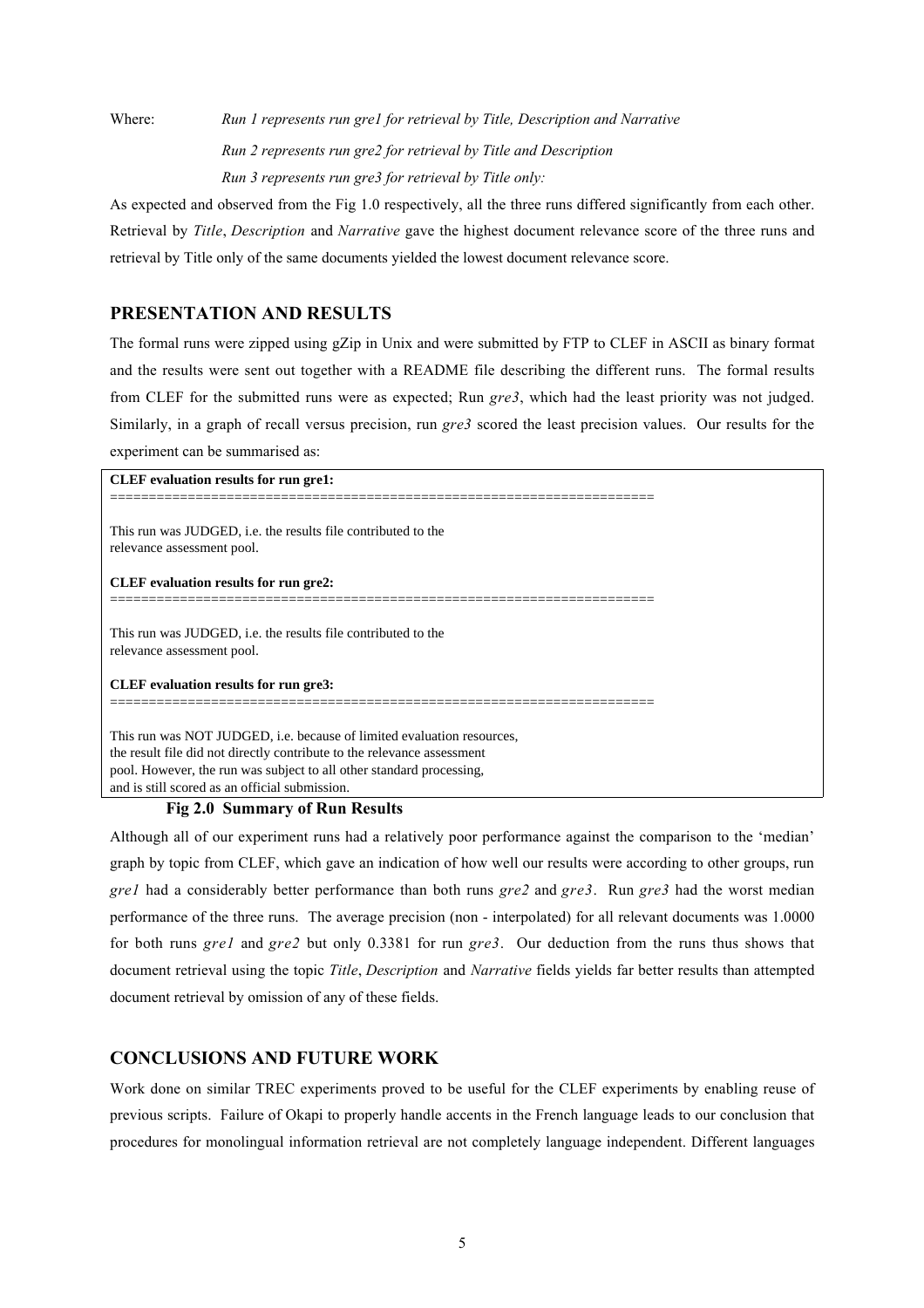present different problems depending on the information retrieval system in use. Working with a French collection does not guarantee the use of established methods (such as indexing and stoplists), which would work well with English text retrieval. Methods that may be highly efficient for certain language typologies may not be so effective for others. Future work would involve adapting Porter's stemmer to Okapi and attempting the cross-language information retrieval in the multi-lingual tasks. We did not really expect great results, this being the first time round, but it is our hope that future participation will considerably yield better results, especially after sharing experience with other participants at the CLEF Workshop.

#### **Acknowledgements**

Without *Steve Walker*, the inventor of Okapi, we would not have been able to meet the CLEF deadline for participation in the 2001. He carried out a large proportion of the pre-processing activities for data conversion into access formats for both Okapi and CLEF. He also handled the testing of our formal runs against the CLEF input checker based upon his previous experience from participation in the Text Retrieval Conference (TREC)<sup>[6]</sup> series.

Special acknowledgement of help and collaboration also goes to *Surinder Singh Dio* of the Unix help at the University of Greenwich. He set up the okapi pack in the computing laboratory at the university and took great pains to set up the environment variable settings as required for the successful operation of the Okapi software.

#### **References:**

- 1. Centre For Interactive Systems Research, City University: *Introduction to Okapi Pack*, 14 March 2000, available from: http://dotty.is.city.ac.uk/okapi-pack/okapi-pack.html (accessed 17 April 2001)
- 2. Cross Language Evaluation Forum, CLEF: *CLEF Agenda for 2001*, 14 March 2000, available from: http://www.iei.pi.cnr.it/DELOS/CLEF/clef01.html (accessed May 2001)
- 3. Mueller, Erik T. 1998. *Fluent French: Experiences of an English speaker*. New York: Signiform. Available: http://www.signiform.com/french/ (accessed June 4, 2001)
- 4. Peters, C. & Braschler, M. (forthcoming). *Cross-Language System Evaluation: the CLEF Campaigns.* European Research Letter. To appear in Journal of American Society for Information Science and Technology.
- 5. Savoy, J. 2001, Stopword List, available from : http://www.unine.ch/info/clef/ (accessed June 5, 2001)
- 6. Text Retrieval Conference, *Test Collections*, available from: http://trec.nist.gov/ (accessed May 2001)
- 7 . Centre for Interactive Systems Research, *The Probabilistic Retrieval Model*, available from: http://www.soi.city.ac.uk/research/cisr/okapi/prm.html (accessed May 2001)
- 8. Savoy J. 1999. *A stemming procedure and stopword list for general French corpora*. Journal of the American Society for Information Science, 50(10), 944-952.
- 9. M.Beaulieu, *Experiments on Interfaces to Support Query Expansion* (p8-19). S.E. Robertson, S. Walker and M. Beaulieu, *Laboratory experiments with Okapi: participation in the TREC programme* (p20-34). S.E. Robertson and M. Beaulieu, *Research and evaluation in information retrieval* (p51-57). X. Huang and S.E. Robertson, *Application of probabilistic methods to Chinese text retrieval* (p74-79). Special issue of Journal of Documentation 53(1), (1997).